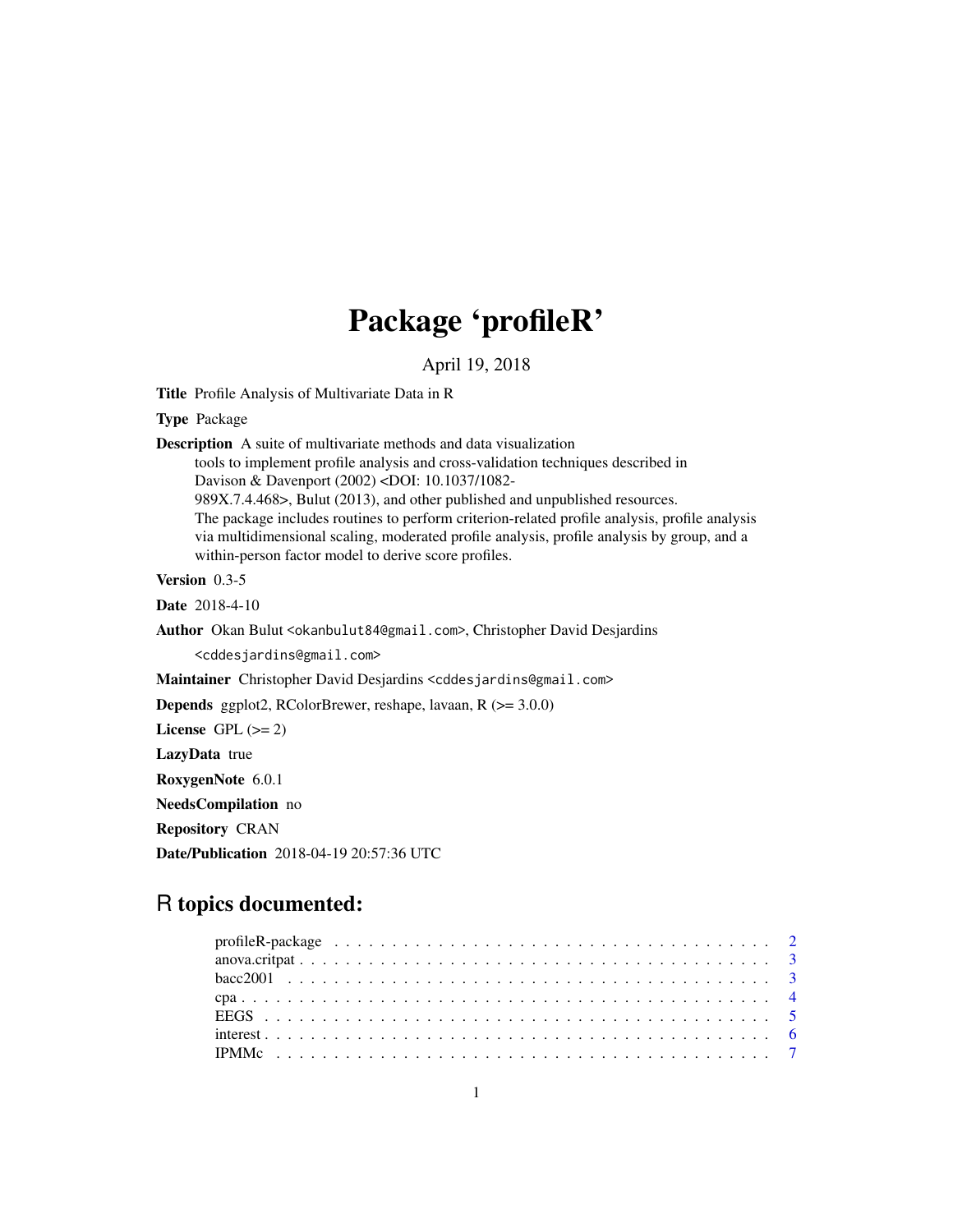# <span id="page-1-0"></span>2 profileR-package

| Index |  |  |  |  |  |  |  |  |  |  |  |  |  |  |  |  | 22 |
|-------|--|--|--|--|--|--|--|--|--|--|--|--|--|--|--|--|----|
|       |  |  |  |  |  |  |  |  |  |  |  |  |  |  |  |  |    |

profileR-package *Profile Analysis of Multivariate Data in R*

#### Description

The package profileR provides a set of multivariate methods and data visualization tools to implement profile analysis and cross-validation techniques described in Davison & Davenport (2002), Bulut (2013), and other resources.This package includes routines to perform criterion-related profile analysis, profile analysis via multidimensional scaling, moderated profile analysis, profile analysis by group, and a within-person factor model to derive score profiles.

# Author(s)

Okan Bulut <okanbulut84@gmail.com>

Christopher David Desjardins <cddesjardins@gmail.com>

# References

Bulut, O. (2013). *Between-person and within-person subscore reliability: Comparison of unidimensional and multidimensional IRT models*. (Doctoral dissertation). University of Minnesota. University of Minnesota, Minneapolis, MN. (AAT 3589000).

Davison, M. L., & Davenport, E. C. (2002). Identifying criterion-related patterns of predictor scores using multiple regression. *Psychological Methods, 7*(4), 468-484.

Davison, M. L., Kim, S-K., & Close, C. W. (2009). Factor analytic modeling of within person variation in score profiles. *Multivariate Behavioral Research, 44*, 668-87.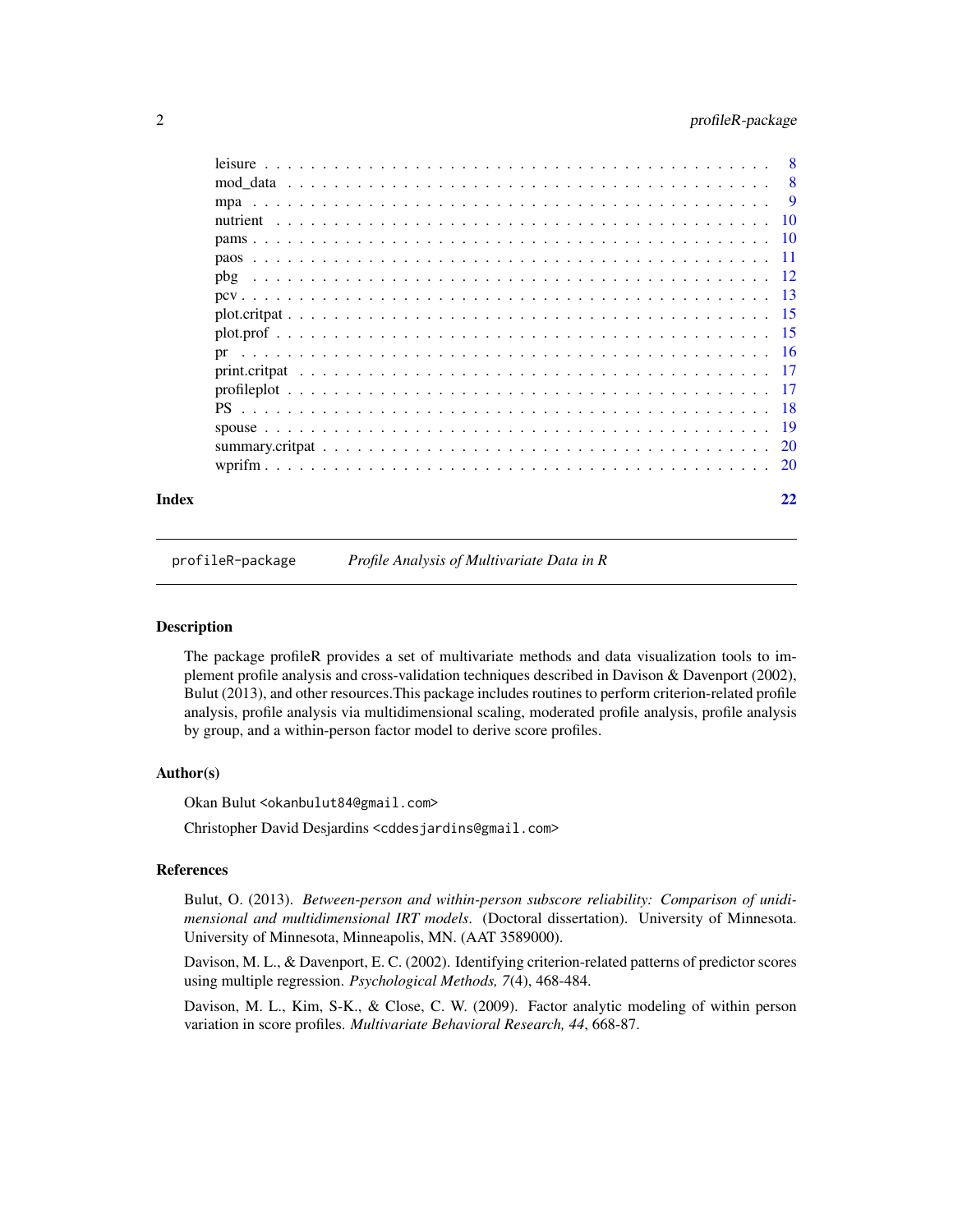<span id="page-2-1"></span><span id="page-2-0"></span>anova.critpat *Anova Tables*

# Description

Computes an analysis of variance table for a criterion-related profile analysis

# Usage

```
## S3 method for class 'critpat'
anova(object, ...)
```
#### Arguments

| object                 | an object containing the results returned by a model fitting cpa. |
|------------------------|-------------------------------------------------------------------|
| $\cdots$               | additional objects of the same type.                              |
| <b>See Also</b><br>cpa |                                                                   |

# Description

Simulated data based on the Baccalaureate and Beyond Longitudinal Study 2000/2001 based on the values presented in Tables 1 and 2 in Davison & Davenport (unpublished).

### Usage

bacc2001

# Format

A data frame with 1080 rows and 4 variables:

stem Are you a STEM major? 1: yes; 0: no

major College major

gpa GPA

satq SAT quantitative

satv SAT verbal

# Source

<https://nces.ed.gov/pubsearch/pubsinfo.asp?pubid=2003174>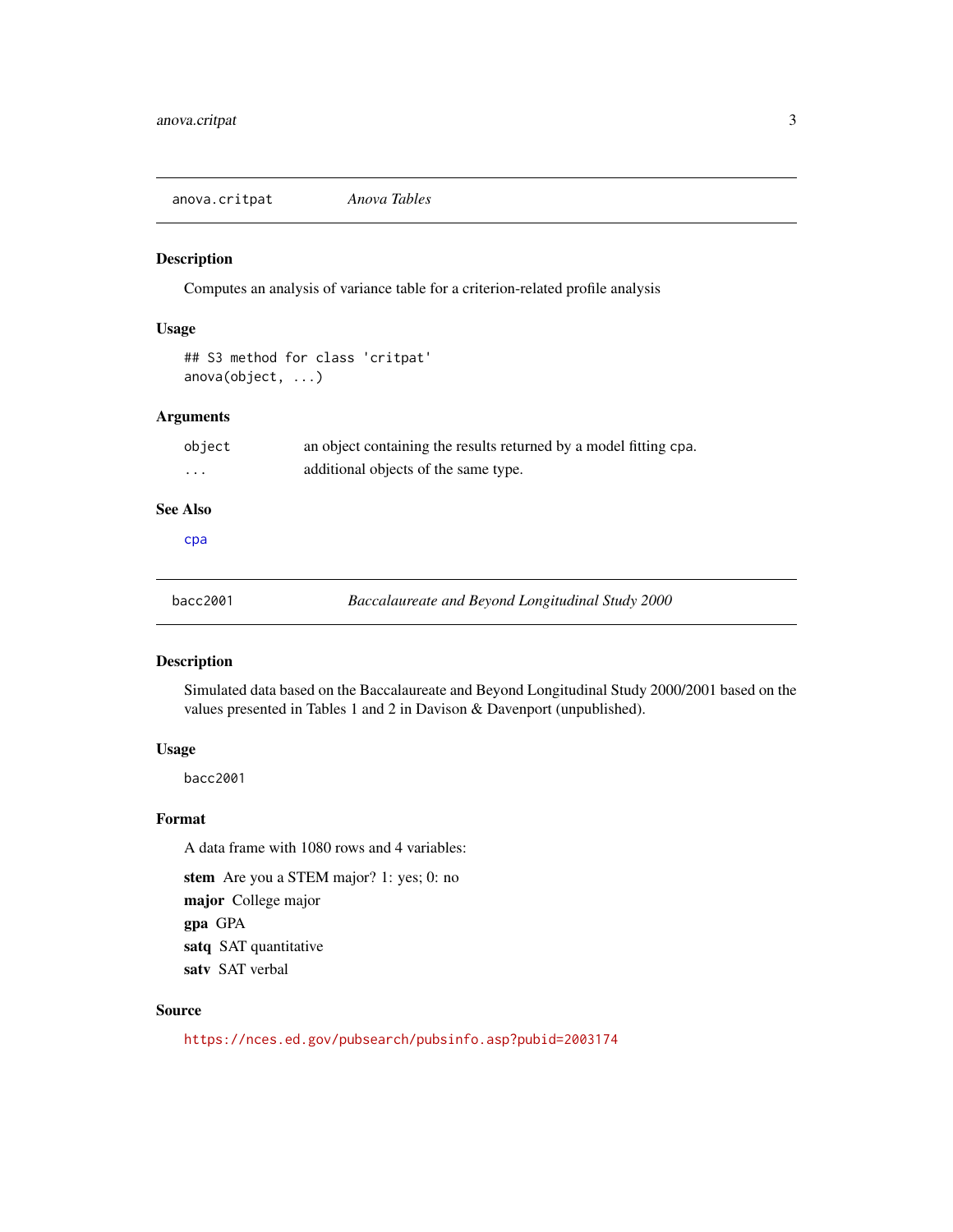<span id="page-3-1"></span><span id="page-3-0"></span>Implements the criterion-related profile analysis described in Davison & Davenport (2002).

#### Usage

```
cpa(formula, data, k = 100, na.action = "na.fail", family = "gaussian",
 weights = NULL)
```
# Arguments

| formula   | An object of class formula of the form response $\sim$ terms.                                     |
|-----------|---------------------------------------------------------------------------------------------------|
| data      | An optional data frame, list or environment containing the variables in the model.                |
| k         | Corresponds to the scalar constant and must be greater than 0. Defaults to 100.                   |
| na.action | How should missing data be handled? Function defaults to failing if missing<br>data are present.  |
| family    | A description of the error distribution and link function to be used in the model.<br>See family. |
| weights   | An option vector of weights to be used in the fitting process.                                    |

#### Details

The cpa function requires two arguments: criterion and predictors. The function returns the criterionrelated profile analysis described in Davison & Davenport (2002). Missing data are presently handled by specifying na.action = "na.omit", which performs listwise deletion and na.action = "na.fail", the default, which causes the function to fail. The following S3 generic functions are available: summary(),anova(), print(), and plot(). These functions provide a summary of the analysis (namely, R2 and the level a nd pattern components); perform ANOVA of the R2 for the pattern, the level, and the overall model; provide output similar to lm(), and plots the pattern effect.

#### Value

An object of class critpat is returned, listing the following components:

- lvl.comp the level component
- pat.comp the pattern component
- b the unstandardized regression weights
- bstar the mean centered regression weights
- xc the scalar constant times bstar
- k the scale constant
- Covpc the pattern effect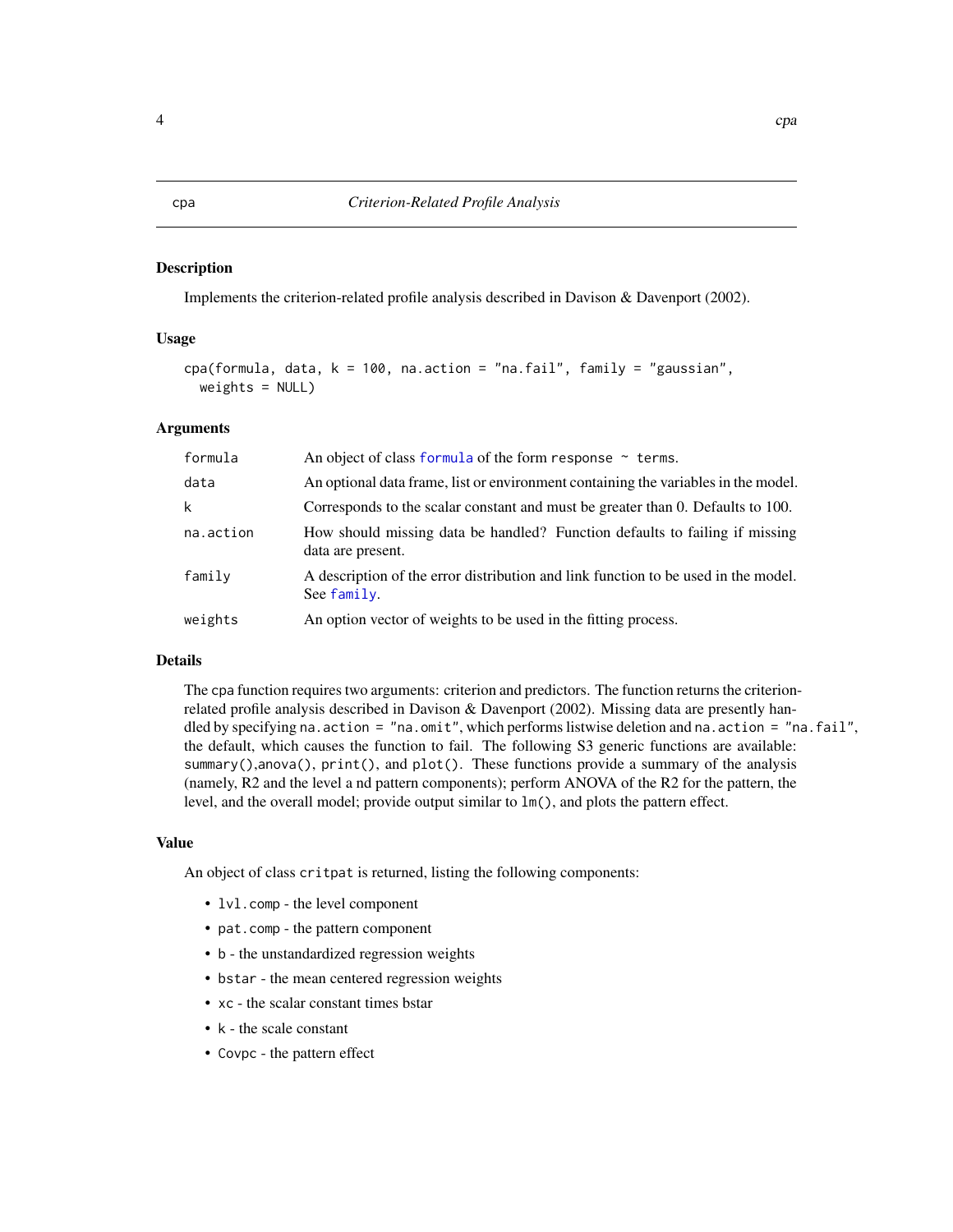#### <span id="page-4-0"></span>EEGS 5

- Ypred the predicted values
- r2 the proportion of variability attributed to the different components
- F.table the associated F-statistic table
- F.statistic the F-statistics
- df the df used in the test
- pvalue the p-values for the test

# References

Davison, M., & Davenport, E. (2002). Identifying criterion-related patterns of predictor scores using multiple regression. *Psychological Methods, 7*(4), 468-484. DOI: 10.1037/1082-989X.7.4.468.

# See Also

[pcv](#page-12-1)

# Examples

```
## Not run:
data(IPMMc)
mod \leq cpa(R \sim A + H + S + B, data = IPMMc)
print(mod)
summary(mod)
plot(mod)
anova(mod)
```
## End(Not run)

EEGS *Entrance Examination for Graduate Studies*

# Description

The EEGS is a subset of the Entrance Examination for Graduate Studies. There are three subscores in EEGS: Quantitative 1, Quantitative 2, and Verbal. In order to show the utility of subscore reliability method in this package, each subtest was separated into two parallel forms.

# Format

Form1\_Q1 First form of Quantitative 1 Form2\_Q1 Second form of Quantitative 1 Form1\_Q2 First form of Quantitative 2 Form2\_Q2 Second form of Quantitative 2 Form1\_V First form of Verbal Form2\_V Second form of Verbal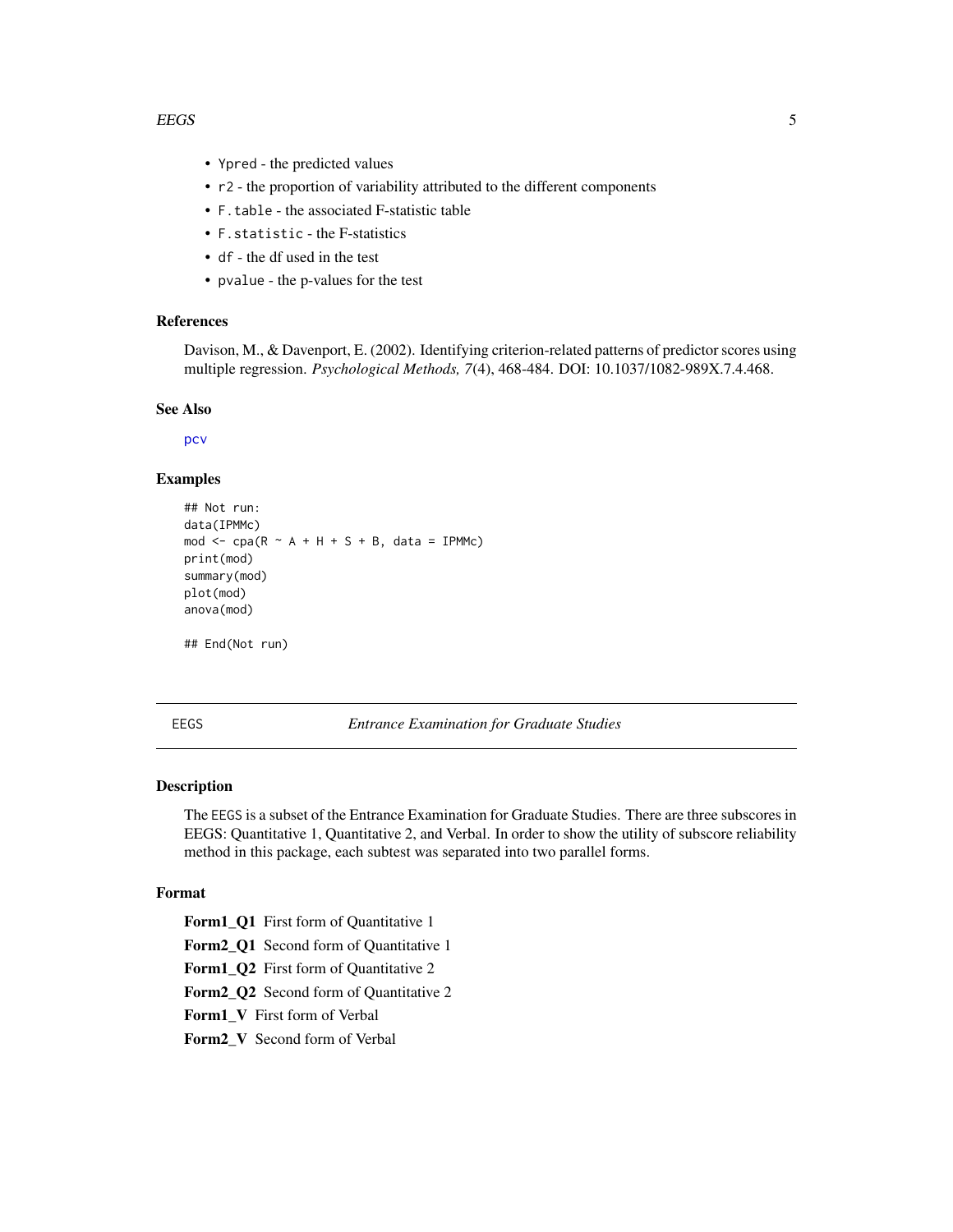<span id="page-5-0"></span>The data come from a fabricated cognitive, personality, and vocational interested inventory. This data set can be used to demonstrate regression and structural equation modeling.

## Usage

interest

# Format

A data frame with 250 rows and 33 variables: gender 1 is female and 2 is male educ Years of education age Age, in years vocab Vocabulary test reading Reading comprehension sentcomp Sentence completion mathmtcs Mathematics geometry Geometry analyrea Analytical reasoning socdom Social dominance sociabty Sociability stress Stress reaction worry Worry scale impulsve Impulsivity thrillsk Thrill-seeking carpentr Carpentry forestr Forest ranger morticin Mortician policemn Police fireman Fireman salesrep Sales representative teacher Teacher busexec Business executive stockbrk Stock broker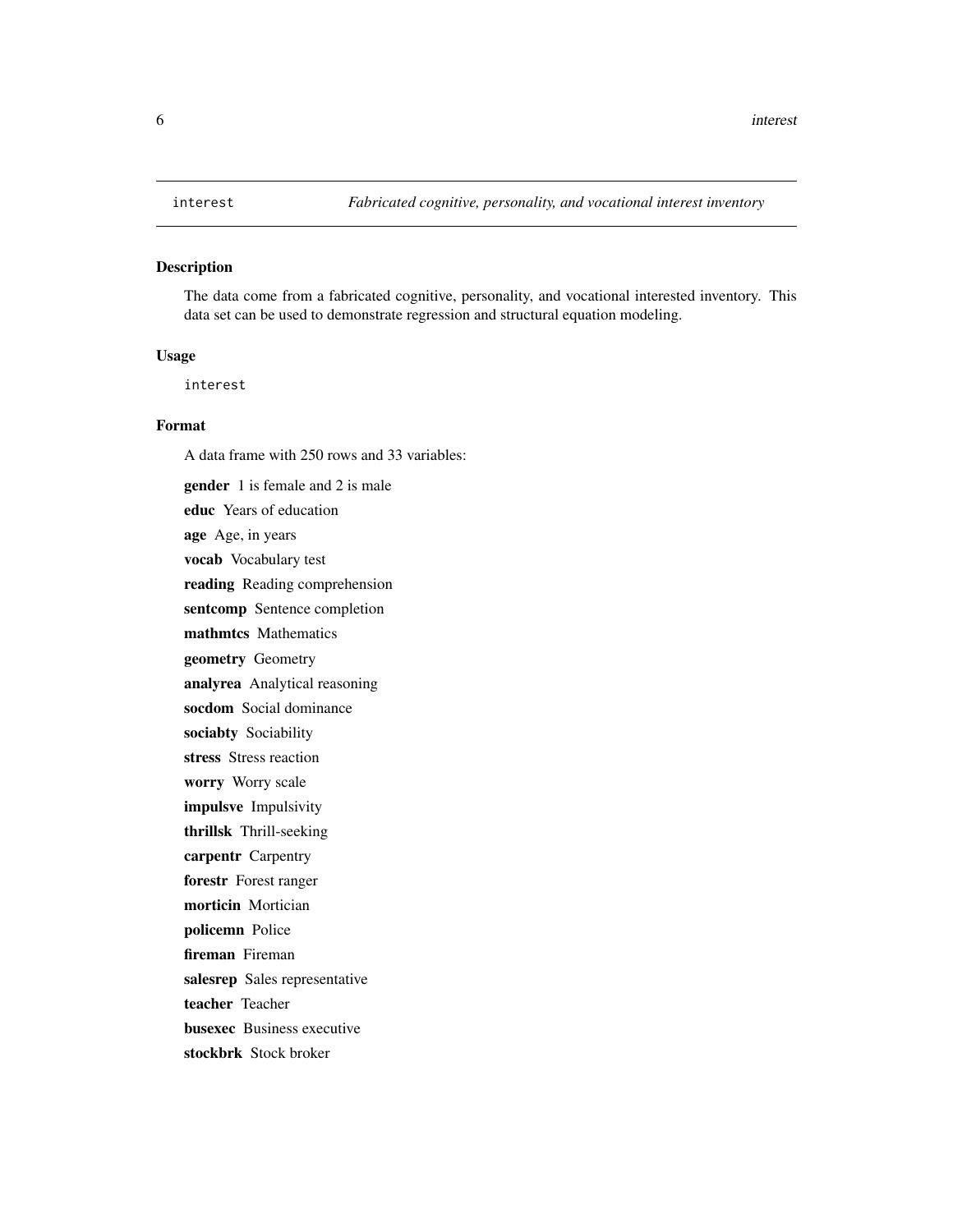#### <span id="page-6-0"></span> $IPMMc$

artist Artist socworkr Social worker truckdvr Truck driver doctor Doctor clergymn Clergyman lawyer Lawyer actor Actor archtct Architect landscpr Landscaper

# Source

<http://psych.colorado.edu/~carey/Courses/PSYC7291/ClassDataSets.htm>

IPMMc *Inventory of Personality and Mood Manifestation*

# Description

The IPMMc data frame has 6 rows and 5 columns. See Davison and Davenport (2002) for more information.

#### Format

This data frame contains the following columns:

- A Anxiety
- H Hypochondriasis
- S Schizophrenia
- B Bipolar Disorder

**R** The Neurotic versus Psychotic Criterion Variable, where Neurotic  $(= 1)$  or Psychotic  $(= 0)$ 

# Source

Davison, M. L., & Davenport, E. C. (2002). Identifying criterion-related patterns of predictor scores using multiple regression. *Psychological Methods, 7*(4), 468-484.

# References

Davison, M. L., & Davenport, E. C. (2002). Identifying criterion-related patterns of predictor scores using multiple regression. *Psychological Methods, 7*(4), 468-484.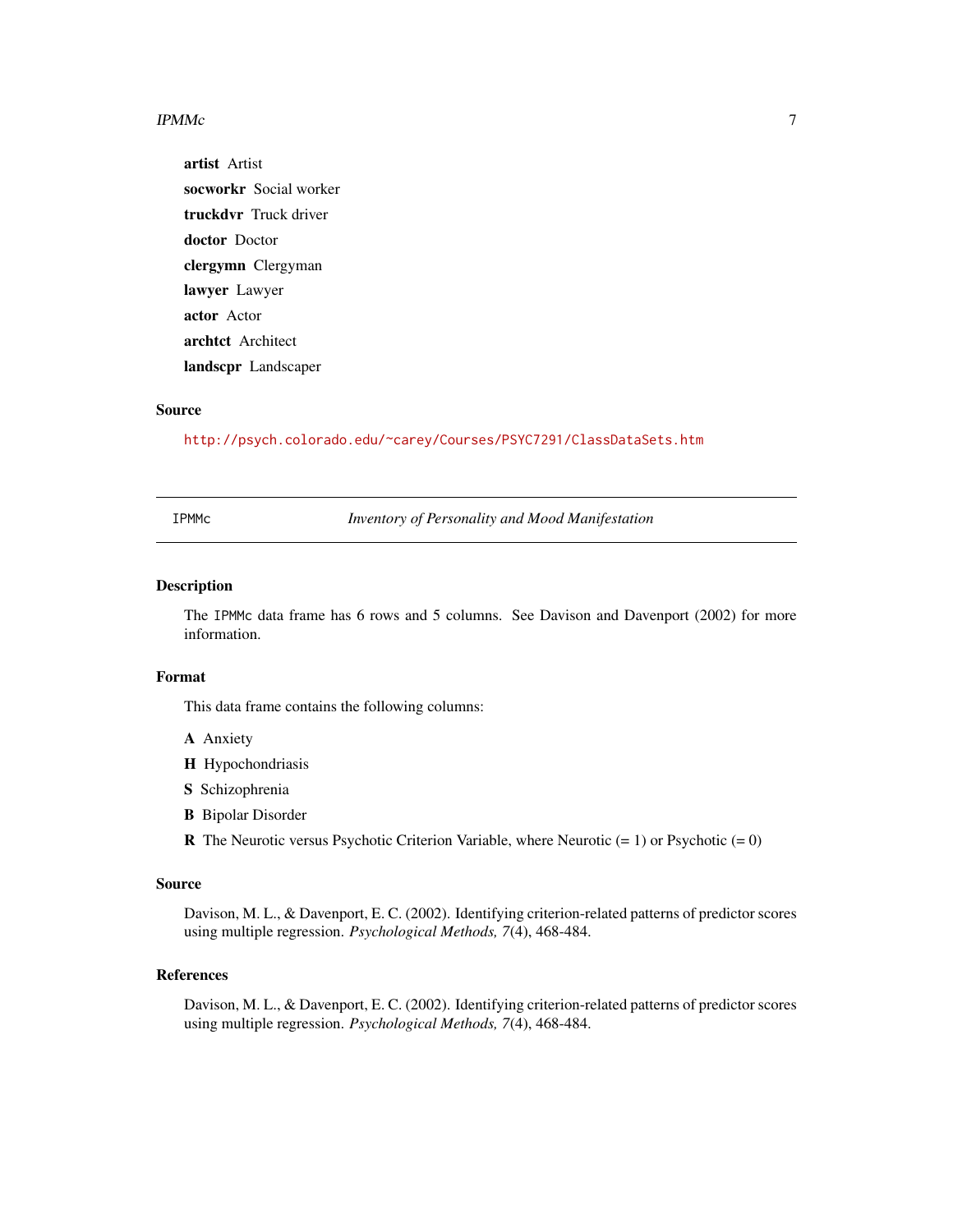<span id="page-7-0"></span>

The leisure dataset includes leisure activity rankings for three different groups: politicians, administrators, and belly-dancers. Rankings are provided in four categories: Reading, Dancing, Watching TV, and Skiing. See Tabachnik and Fidell (1996) for more details.

# Source

Tabachnick, B. G., & Fidell, L. S. (1996). *Using multivariate statistics* (3rd ed.). New York: Harper Collins.

# Examples

## Not run: data(leisure)

## End(Not run)

mod\_data *Moderated profile analysis dummy data*

#### Description

Randomly generated data to test the mpa function.

# Format

This data frame contains the following columns:

dv Dependent variable

pred1 Predictor variable 1

pred2 Predictor variable 2

mod The moderator variable

#### Source

This data set was randomly generated to demonstrate how to use the mpa function.

### See Also

[mpa](#page-8-1)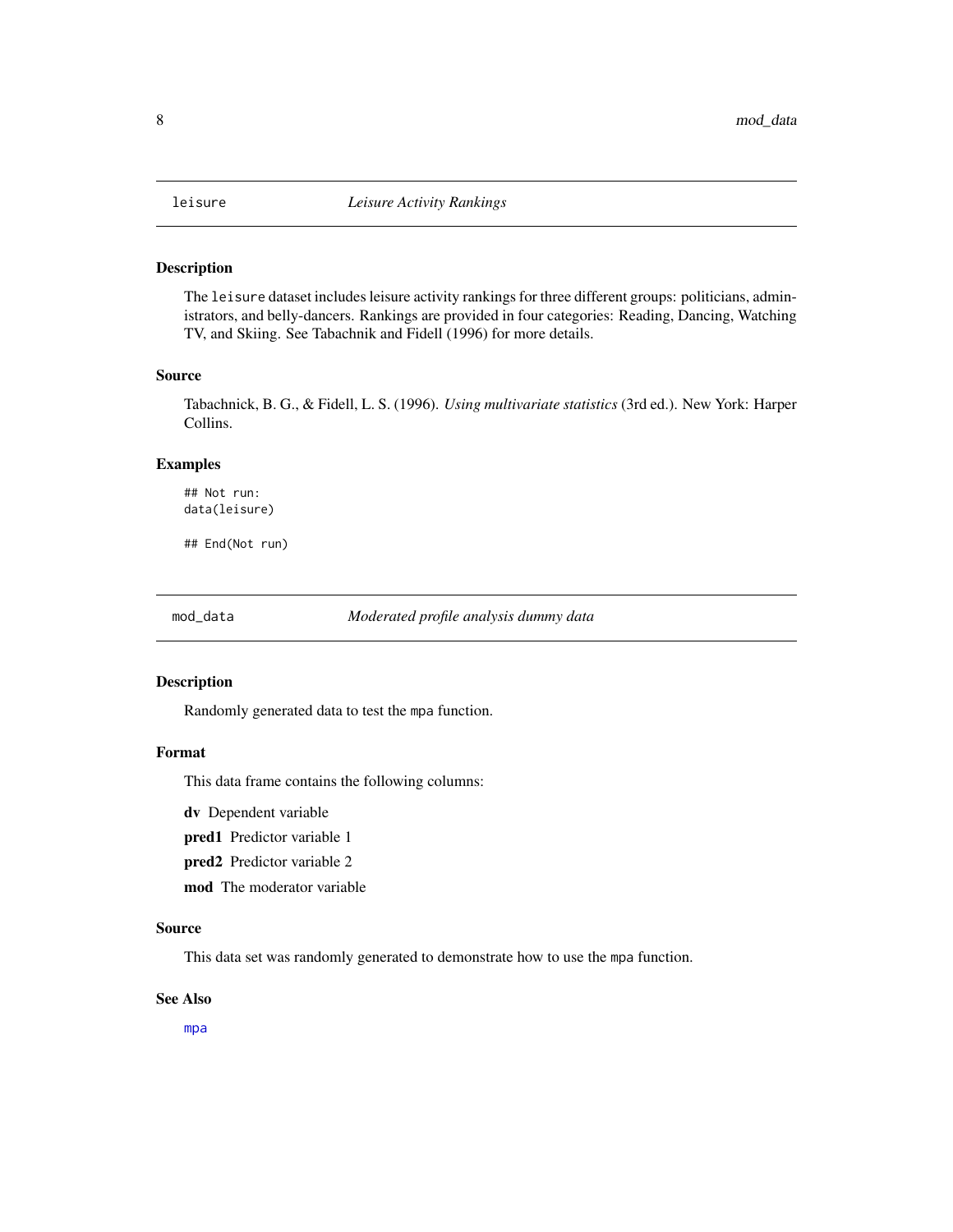<span id="page-8-1"></span><span id="page-8-0"></span>mpa *Moderated Profile Analysis*

#### Description

Implements the moderated profile analysis approach developed by Davison & Davenport (unpublished)

#### Usage

mpa(formula, data, moderator,  $k = 100$ , na.action = "na.fail")

### Arguments

| formula   | An object of class formula of the form response $\sim$ terms.                                    |
|-----------|--------------------------------------------------------------------------------------------------|
| data      | An optional data frame, list or environment containing the variables in the model.               |
| moderator | Name of the moderator variable.                                                                  |
| k         | Corresponds to the scalar constant and must be greater than 0. Defaults to 100.                  |
| na.action | How should missing data be handled? Function defaults to failing if missing<br>data are present. |

# Details

The function returns the criterion-related moderated profile analysis described in Davison & Davenport (unpublished). Missing data are presently handled by specifying na.action = "na.omit", which performs listwise deletion and na.action = "na.fail", the default, which causes the function to fail. The following S3 generic functions are not yet available but will be in future implementations. summary(),anova(), print(), and plot(). These functions provide a summary of the analysis (namely, R2 and the level and pattern components); perform ANOVA of the R2 for the pattern, the level, and the overall model; provide output similar to lm(), and plots the pattern effect. WORKS ONLY WITH TWO GROUPS!

# Value

A list containing the following components:

- call The model call
- output The output from the moderated criterion-related profile analysis
- f.table The corrected F-table for assessing differences in patterns.
- moder.model The standard moderated regression model

# References

Davison, M., & Davenport, E. (unpublished). Comparing Criterion-Related Patterns of Predictor Variables across Populations Using Moderated Regression.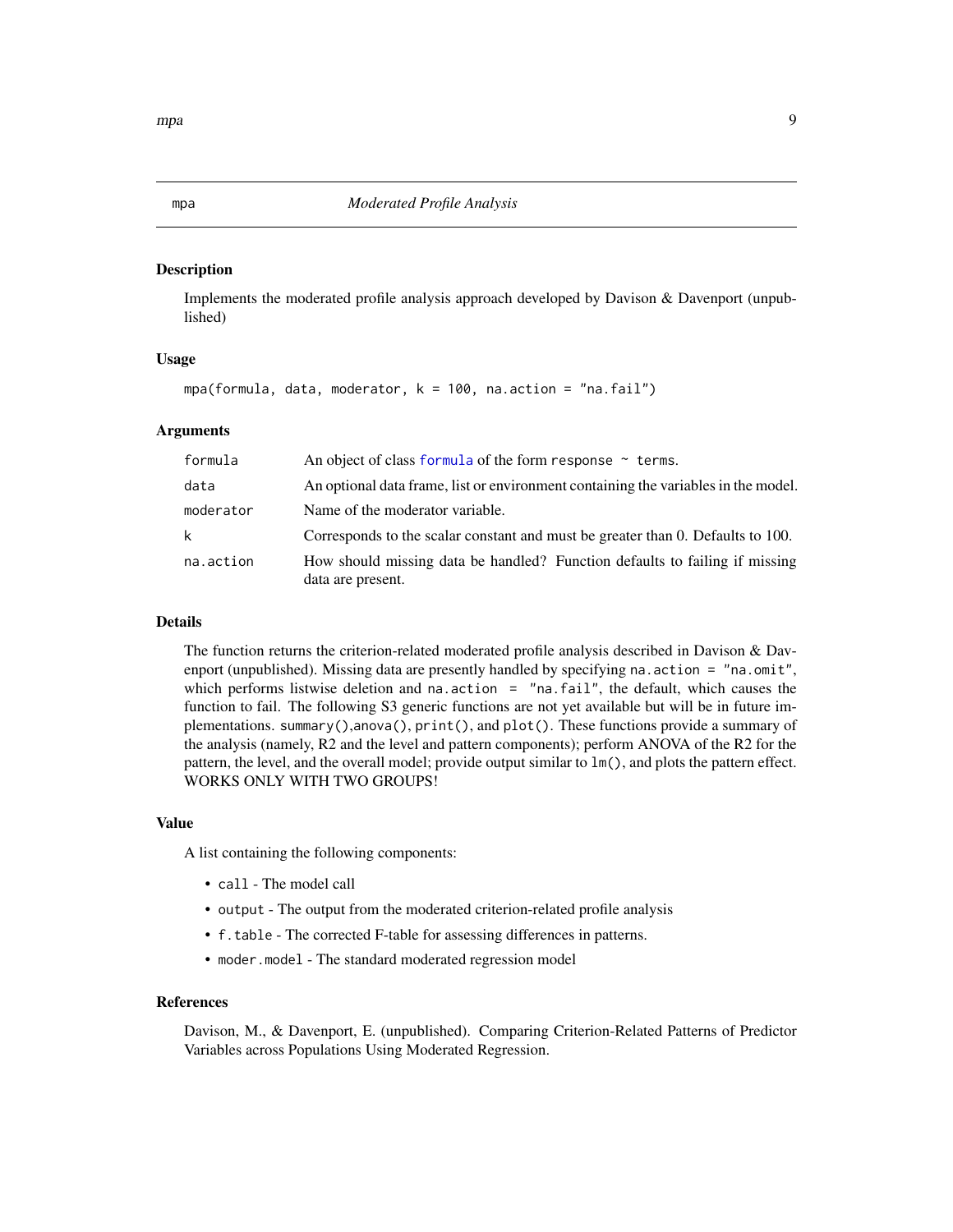#### See Also

[cpa](#page-3-1)

# Examples

```
## Not run:
data(mod_data)
mod <- mpa(gpa ~ satv * major + satq * major, moderator = "major", data = bacc2001)
summary(mod$output)
mod$f.table
summary(mod$moder.model)
## End(Not run)
```
nutrient *USDA Women's Health Survey*

# Description

In 1985, the United States Department of Agriculture (USDA) commissioned a study of women's nutrition. Nutrient intake was measured for a random sample of 737 women aged 25-50 years. Five nutritional components were measured: calcium, iron, protein, vitamin A and vitamin C.

#### Format

calcium Calcium amount

iron Iron amount

protein Protein amount

- a Vitamin A amount
- c Vitamin C amount

pams *Profile Analysis via Multidimensional Scaling*

# Description

The pams function implements profile analysis via multidimensional scaling as described by Davison, Davenport, and Bielinski (1995) and Davenport, Ding, and Davison (1995).

#### Usage

pams(data, dim)

<span id="page-9-0"></span>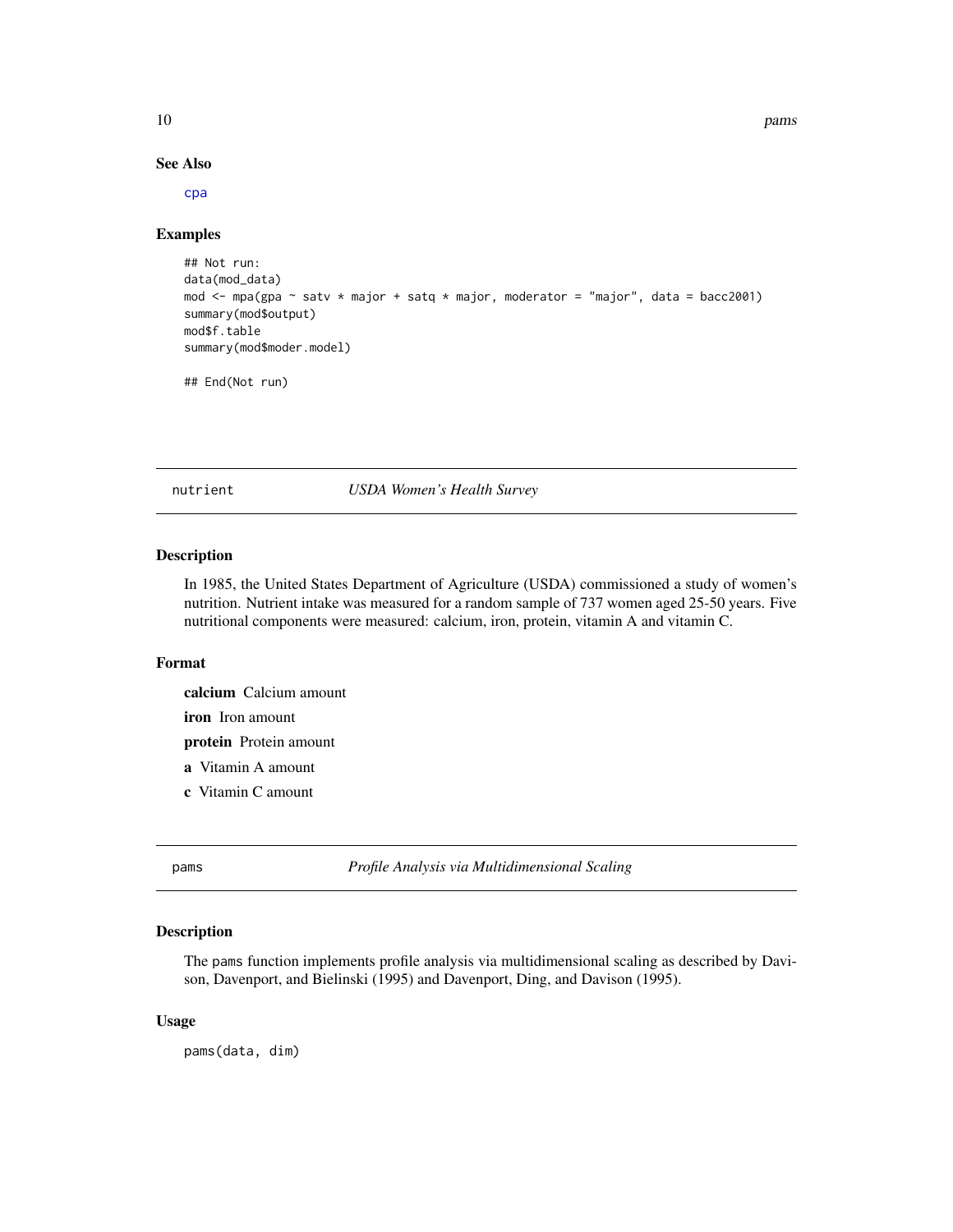#### <span id="page-10-0"></span>paos 11

# Arguments

| data | A data matrix or data frame; rows represent individuals, columns represent |
|------|----------------------------------------------------------------------------|
|      | scores; missing scores are not allowed.                                    |
| dim  | Number of dimensions to be extracted from the data.                        |

# Details

The pams function computes similarity/dissimilarity indices based on Euclidean distances between the scores provided in the data, and then extracts dimensional coordinates for each score using multidimensional scaling. A weight matrix, level parameters, and fit measures are computed for each subject in the data.

# Value

- dimensional.configuration A matrix that provides prototypical profiles of dimensions extracted from the data.
- weights.matrix A matrix that includes the subject correspondence weights for all dimensions, level parameters, and the subject fit measure which is the proportion of variance in the subject's actual profiles accounted for by the prototypical profiles.

# References

Davenport, E. C., Ding, S., & Davison, M. L. (1995). PAMS: SAS Template. Davison, M. L., Davenport, E. C., & Bielinski, J. (1995). PAMS: SPSS Template.

# See Also

[cpa](#page-3-1), [pr](#page-15-1)

# Examples

```
## Not run:
data(PS)
result \le pams(PS[,2:4], dim=2)
result
```
## End(Not run)

paos *Profile Analysis for One Sample with Hotelling's T-Square*

# Description

The paos function implements profile analysis for one sample using Hotelling's T-square.

#### Usage

paos(data, scale = TRUE)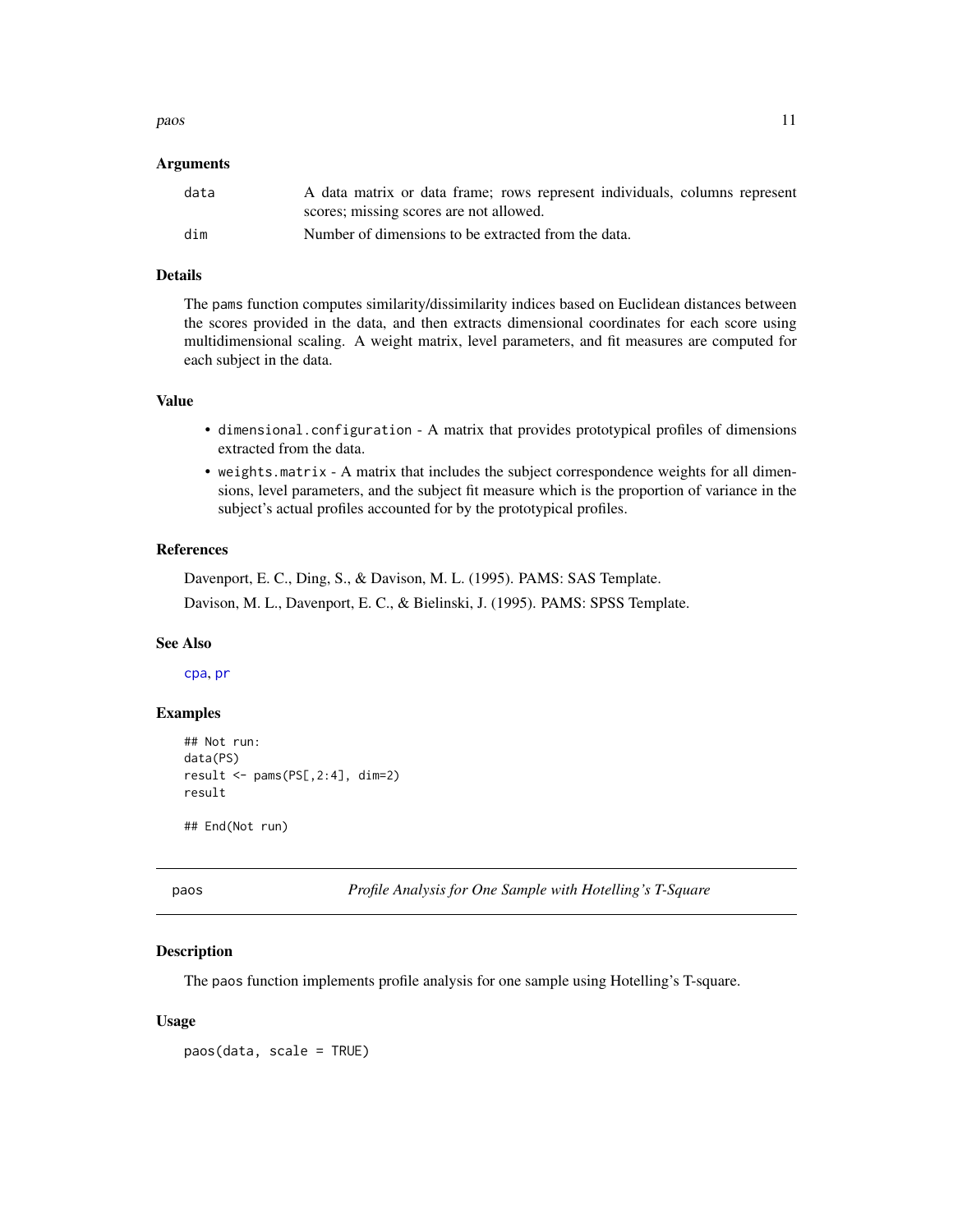# <span id="page-11-0"></span>Arguments

| data  | A data matrix or data frame; rows represent individuals, columns represent vari-<br>ables. |
|-------|--------------------------------------------------------------------------------------------|
| scale | If TRUE (default), variables are standardized by dividing their standard devia-<br>tions.  |

# Details

The paos function runs profile analysis for one sample based on the Hotelling's T-square test and tests the two htypothesis. First, the null hypothesis that all the ratios of the variables in the data are equal to 1. After rejecting the first hypothesis, a secondary null hypothesis that all of the ratios of the variables in the data equal to one another (not necessarily equal to 1) is tested.

#### Value

A summary table is returned, listing the following two hypothesis:

- Hypothesis 1 Ratios of the means of the variables over the hypothesized mean are equal to 1.
- Hypothesis 2 All of the ratios are equal to each other.

# See Also

[cpa](#page-3-1), [pr](#page-15-1)

# Examples

```
## Not run:
data(nutrient)
paos(nutrient, scale=TRUE)
```
## End(Not run)

pbg *Profile Analysis by Group: Testing Parallelism, Equal Levels, and Flatness*

# Description

The pbg function implements three hypothesis tests. These tests are whether the profiles are parallel, have equal levels, and are flat across groups defined by the grouping variable. If parallelism is rejected, the other two tests are not necessary. In that case, flatness may be assessed within each group, and various within- and between-group contrasts may be analyzed.

# Usage

```
pbg(data, group, original.names = FALSE, profile.plot = FALSE)
```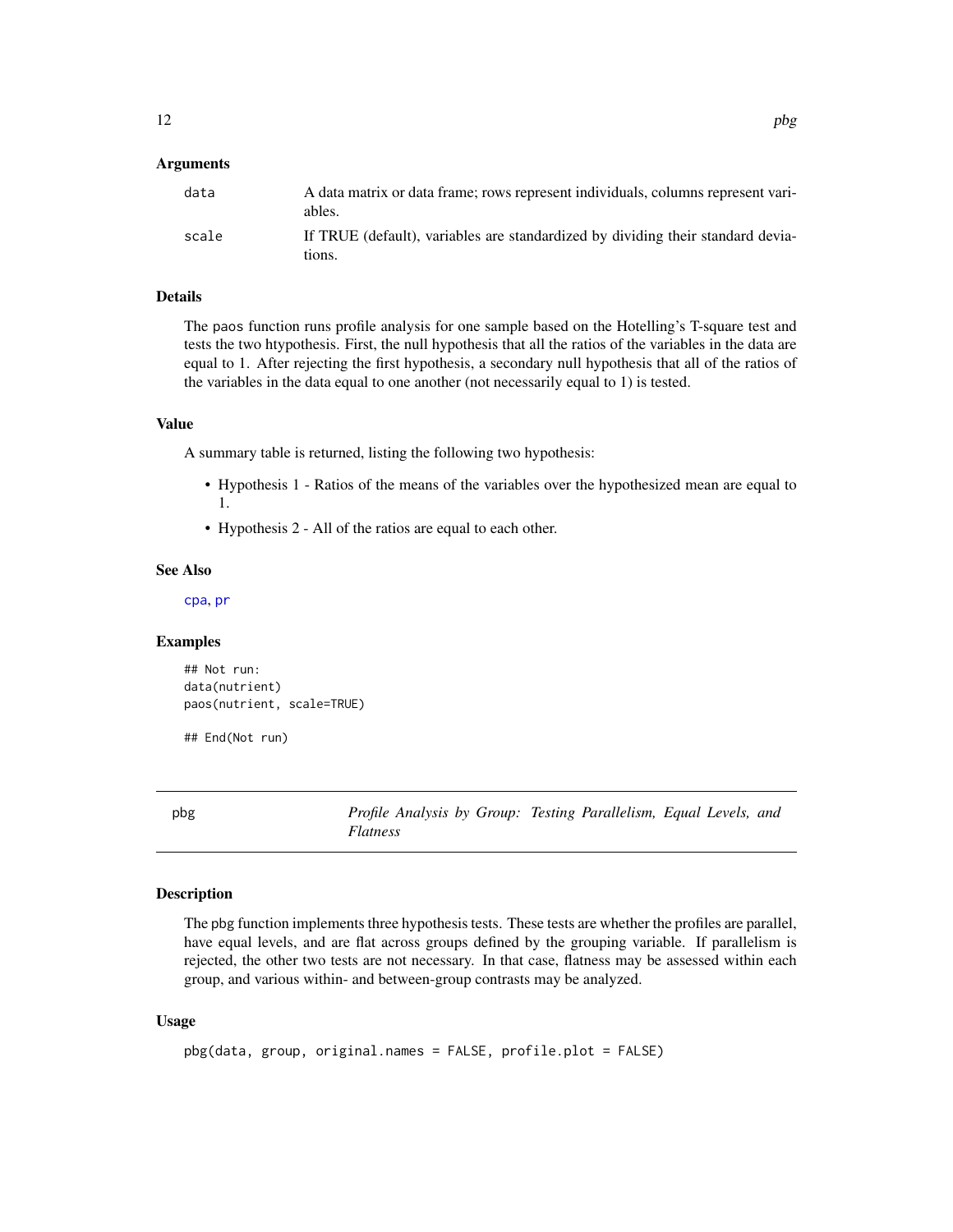<span id="page-12-0"></span> $pcv$  13

# Arguments

| data         | A matrix or data frame with multiple scores; rows represent individuals, columns<br>represent subscores. Missing subscores have to be inserted as NA.                                                                                  |
|--------------|----------------------------------------------------------------------------------------------------------------------------------------------------------------------------------------------------------------------------------------|
| group        | A vector or data frame that indicates a grouping variable. It can be either nu-<br>meric or character (e.g., male-female, A-B-C, 0-1-2). The grouping variable<br>must have the same length of x. Missing values are not allowed in y. |
|              | original names Use original column names in x. If FALSE, variables are renamed using $v1, v2$ ,<br>, vn for subscores and "group" for the grouping variable. Default is FALSE.                                                         |
| profile.plot | Print a profile plot of scores for the groups. Default is FALSE.                                                                                                                                                                       |

# Value

An object of class profg is returned, listing the following components:

- data.summary Means of observed variables by the grouping variable
- corr.table A matrix of correlations among observed variables splitted by the grouping variable
- profile.test Results of F-tests for testing parallel, coincidential, and level profiles across two groups.

#### See Also

[pr](#page-15-1), [profileplot](#page-16-1)

### Examples

```
## Not run:
data(spouse)
mod <- pbg(data=spouse[,1:4], group=spouse[,5], original.names=TRUE, profile.plot=TRUE)
print(mod) #prints average scores in the profile across two groups
summary(mod) #prints the results of three profile by group hypothesis tests
```
## End(Not run)

<span id="page-12-1"></span>pcv *Cross-Validation for Profile Analysis*

# Description

Implements the cross-validation described in Davison & Davenport (2002).

# Usage

```
pcv(formula, data, seed = NULL, na.action = "na.fail",
  family = "gaussian", weights = NULL)
```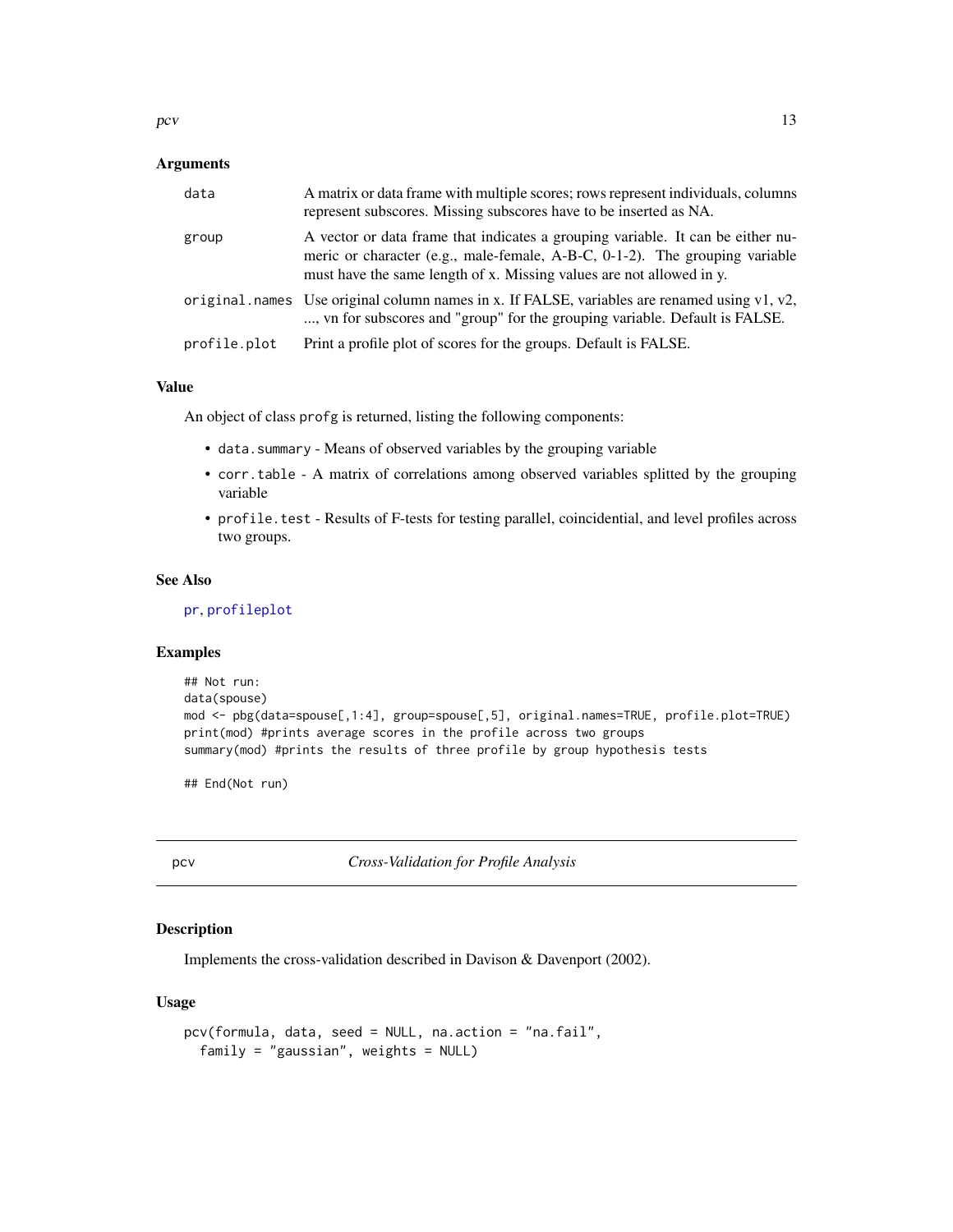#### <span id="page-13-0"></span>Arguments

| formula   | An object of class formula of the form response $\sim$ terms.                                     |
|-----------|---------------------------------------------------------------------------------------------------|
| data      | An optional data frame, list or environment containing the variables in the model.                |
| seed      | Should a seed be set? Function defaults to a random seed.                                         |
| na.action | How should missing data be handled? Function defaults to failing if missing<br>data are present.  |
| family    | A description of the error distribution and link function to be used in the model.<br>See family. |
| weights   | An option vector of weights to be used in the fitting process.                                    |

# Details

The pcv function requires two arguments: criterion and predictor. The criterion corresonds to the dependent variable and the predictor corresponds to the matrix of predictor variables. The function performs the cross-validation technique described in Davison & Davenport (2002) and an object of class critpat is returned. There the following s3 generic functions are available: summary(),anova(), print(), and plot(). These functions provide a summary of the crossvalidation (namely, R2); performs ANOVA of the R2 based on the split for the level, pattern, and overall; provide output similar to lm(); and plot the estimated parameters for the random split. Missing data are presently handled by specifying na.action = "na.omit", which performs listwise deletion and na.action = "na.fail", the default, which causes the function to fail. A seed may also be set for reproducibility by setting the seed.

#### Value

An object of class critpat is returned, listing the f ollowing components:

- R2. full, test of the null hypothesis that  $R2 = 0$
- R2.pat, test that the R2 pattern  $= 0$
- R2. level, test that the  $R2$  level = 0
- R2.  $full$ .  $1vl$ , test that the R2\_full = R2\_level = 0
- R2. full.pat, test that the R2\_full =  $R2$ \_pattern = 0

# References

Davison, M., & Davenport, E. (2002). Identifying criterion-related patterns of predictor scores using multiple regression. *Psychological Methods, 7*(4), 468-484. DOI: 10.1037/1082-989X.7.4.468.

#### See Also

[cpa](#page-3-1),[print.critpat](#page-16-2),[summary.critpat](#page-19-1),[anova.critpat](#page-2-1),[plot.critpat](#page-14-1)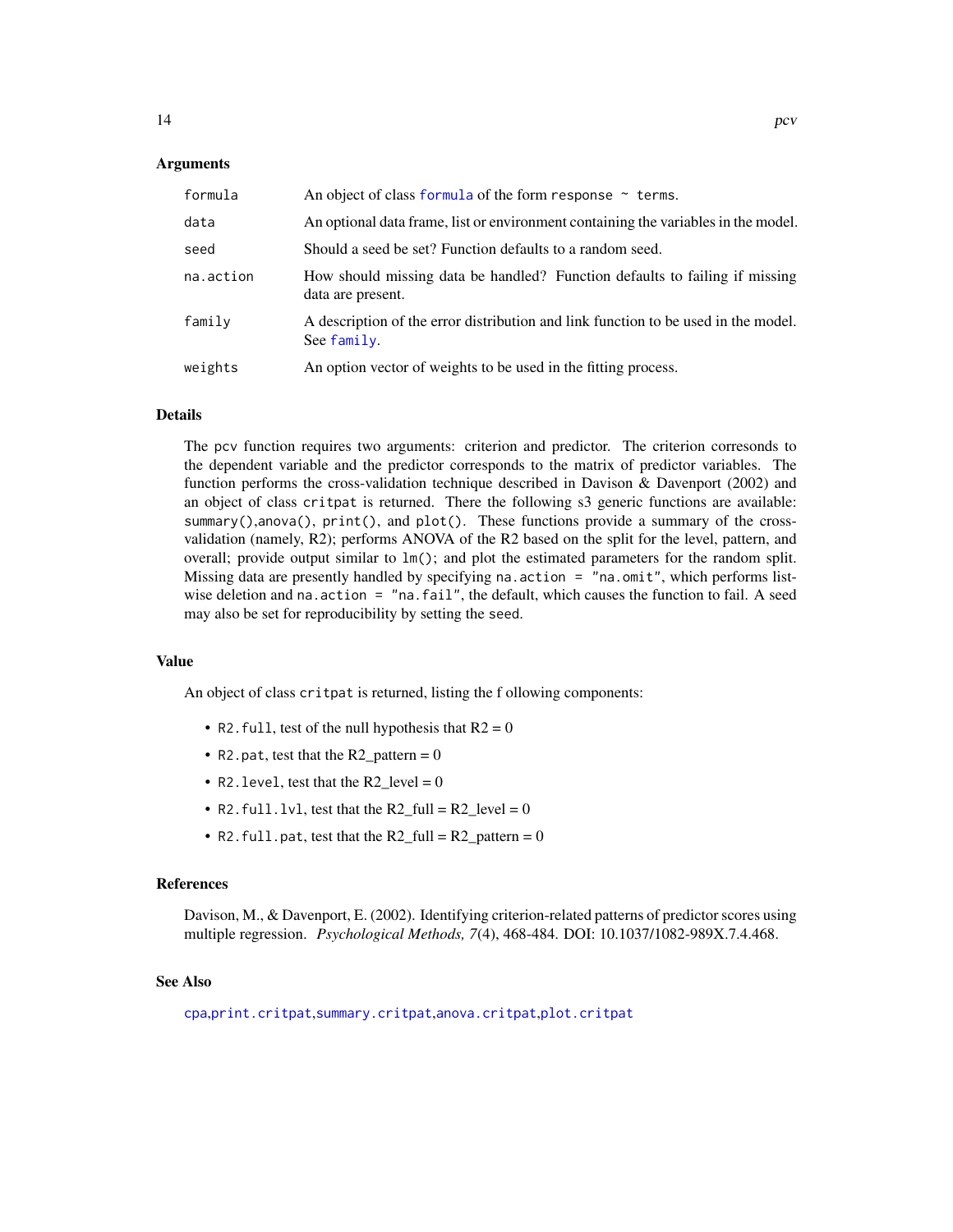<span id="page-14-1"></span><span id="page-14-0"></span>

Plots the criterion-related level and pattern profiles for each observation

# Usage

```
## S3 method for class 'critpat'
plot(x, \ldots)
```
# Arguments

|          | critpat object resulting from cpa                 |
|----------|---------------------------------------------------|
| $\cdots$ | additional arguments affecting the plot produced. |

# See Also

[cpa](#page-3-1)

<span id="page-14-2"></span>plot.prof *Plots a pattern and level reliability*

# Description

Plots the pattern vs. level reliability returned from the pr function of class prof.

# Usage

```
## S3 method for class 'prof'
plot(x, ...)
```
# Arguments

|          | an object returned from the pr function |
|----------|-----------------------------------------|
| $\cdots$ | additional objects of the same type.    |

# See Also

[pr](#page-15-1)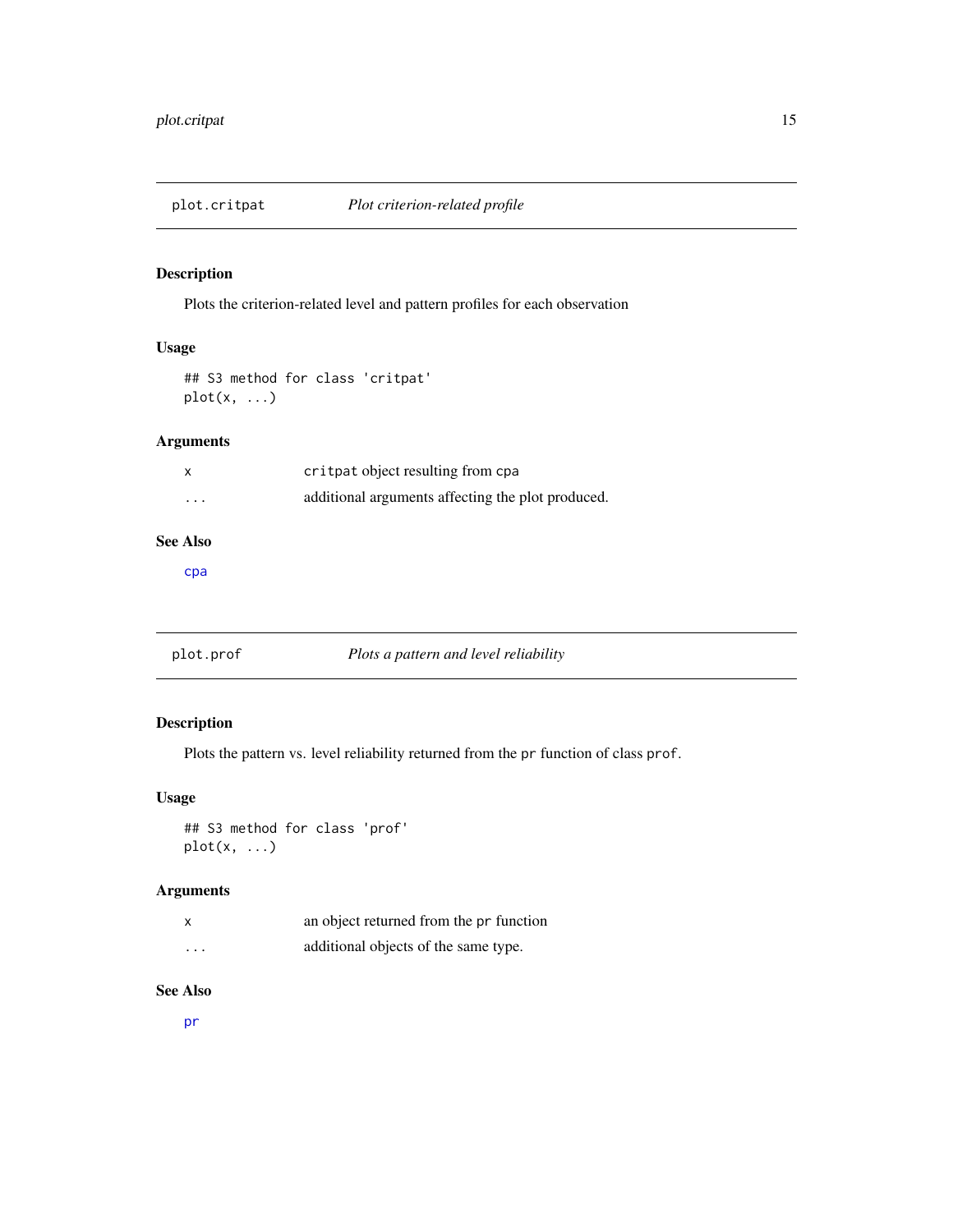<span id="page-15-1"></span><span id="page-15-0"></span>The pr function uses subscores from two parallel test forms and computes profile reliability coefficients as described in Bulut (2013).

#### Usage

pr(form1, form2)

# Arguments

form1, form2 Two data matrices or data frames; rows represent individuals, columns represent subscores. Both forms should have the same individuals and subscores in the same order. Missing subscores have to be inserted as NA.

#### Details

Profile pattern and level reliability coefficients are based on the profile analysis approach described in Davison and Davenport (2002) and Bulut (2013). Using the parallel test forms or multiple administration of the same test form, pattern and level reliability coefficients are computed. Pattern reliability is an indicator of variability between the subscores of an examinee and the level reliability is an indicator of the average subscore variation among all examinees. For details, see [Bulut\(2013\)](http://conservancy.umn.edu/bitstream/handle/11299/155592/Bulut_umn_0130E_13879.pdf)

#### Value

An object of class prof is returned, listing the following components:

- reliability Within-in person, between-person, and overall subscore reliability
- pattern.level A matrix of all pattern and level values obtained from the subscores

# References

Bulut, O. (2013). *Between-person and within-person subscore reliability: Comparison of unidimensional and multidimensional IRT models*. (Doctoral dissertation). University of Minnesota. University of Minnesota, Minneapolis, MN. (AAT 3589000).

Davison, M. L., & Davenport, E. C. (2002). Identifying criterion-related patterns of predictor scores using multiple regression. *Psychological Methods, 7*(4), 468-484. DOI: 10.1037/1082- 989X.7.4.468

# See Also

[plot.prof](#page-14-2)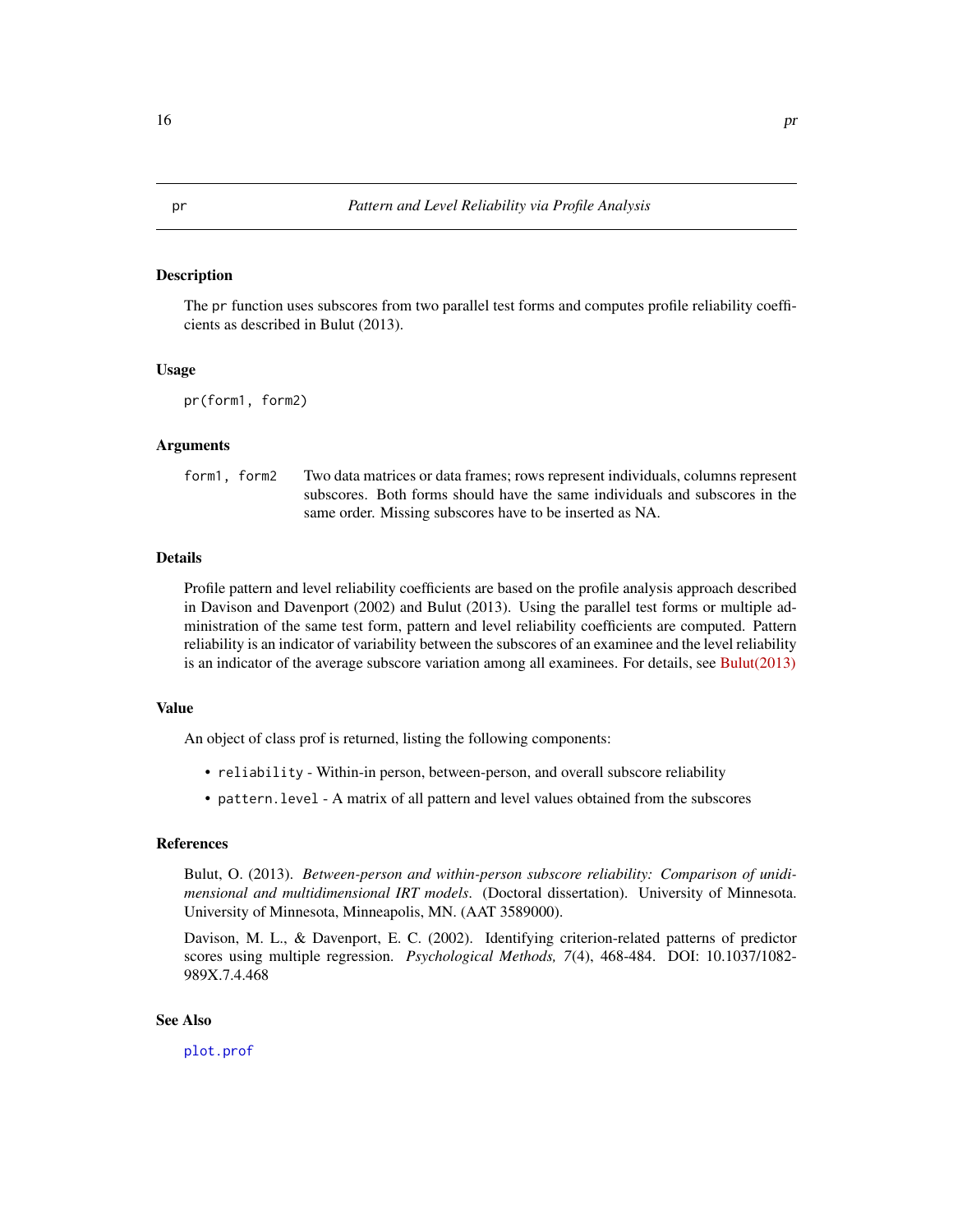# <span id="page-16-0"></span>print.critpat 17

# Examples

```
## Not run:
data(EEGS)
result <- pr(EEGS[,c(1,3,5)],EEGS[,c(2,4,6)])
print(result)
plot(result)
## End(Not run)
```
<span id="page-16-2"></span>print.critpat *Print a criterion-related profile analysis*

# Description

Prints the default output from fitting the cpa function.

# Usage

```
## S3 method for class 'critpat'
print(x, \ldots)
```
# Arguments

|   | object of class critpat returned from the cpa function |
|---|--------------------------------------------------------|
| . | additional objects of the same type.                   |

#### See Also

[cpa](#page-3-1)

<span id="page-16-1"></span>profileplot *Score Profile Plot*

# Description

The profileplot function creates a profile plot for a matrix or dataframe with multiple scores or subscores using [ggplot](#page-0-0) function in ggplot2 package.

# Usage

```
profileplot(form, person.id, standardize = TRUE, interval = 10,
 by.pattern = TRUE, original.names = TRUE)
```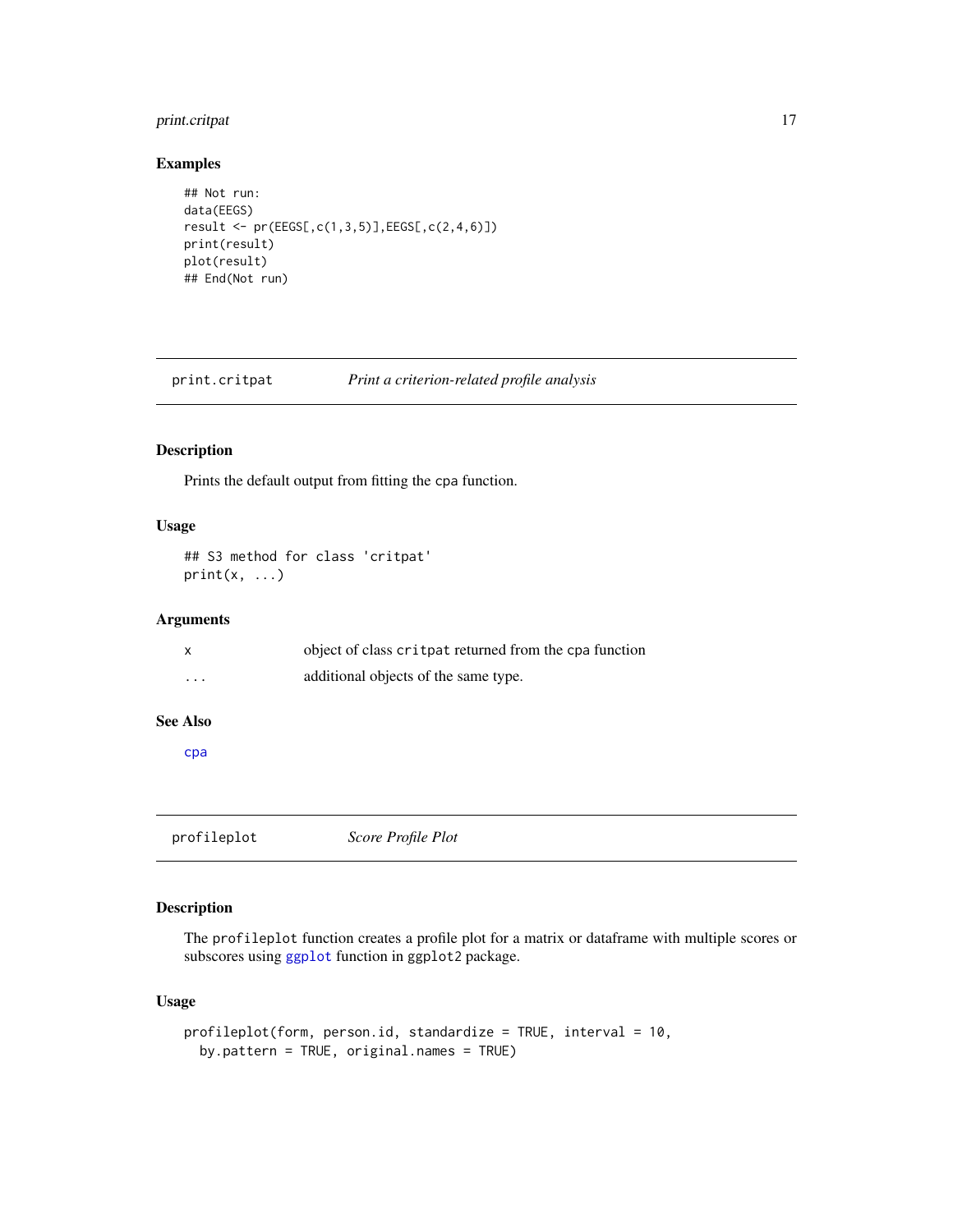# <span id="page-17-0"></span>Arguments

| form        | A matrix or dataframe including two or more subscores.                                                                                                                                                                          |
|-------------|---------------------------------------------------------------------------------------------------------------------------------------------------------------------------------------------------------------------------------|
| person.id   | A vector that includes person ID values (Optional).                                                                                                                                                                             |
| standardize | If not FALSE, all scores are rescaled with a mean of 0 and standard deviation of<br>1. Default is TRUE.                                                                                                                         |
| interval    | The number of equal intervals from the mimimum score to the meximum score.<br>Default is 10. Ignored when by pattern=FALSE.                                                                                                     |
| by.pattern  | If TRUE, the function creates a profile plot with level and pattern values using<br>ggplot2. Otherwise, the function creates a profile plot showing profile scores of<br>persons using the base graphics in R. Default is TRUE. |
|             | original names Use the original column names in the data. Otherwise, columns are renamed as<br>$v1, v2, \ldots$ Default is TRUE.                                                                                                |

# Value

The profileplot functions returns a score profile plot from either [ggplot](#page-0-0) or the base graphics in R.

# See Also

[ggplot,](#page-0-0) [PS](#page-17-1)

# Examples

```
## Not run:
data(PS)
myplot <- profileplot(PS[,2:4], person.id = PS$Person,by.pattern = TRUE, original.names = TRUE)
myplot
data(leisure)
leis.plot <- profileplot(leisure[,2:4],standardize=TRUE,by.pattern=FALSE)
leis.plot
## End(Not run)
```
<span id="page-17-1"></span>

| I  | ×                   |
|----|---------------------|
| ۰. | ×<br>I<br>. .<br>۰. |

A Hypothetical Personality Scale from Davison, Kim, and Close *(2009)*

# Description

The PS shows score profiles of six respondents to a hypothetical personality scale. It includes three types of profile patterns: Linearly increasing, inverted V, and linearly decreasing.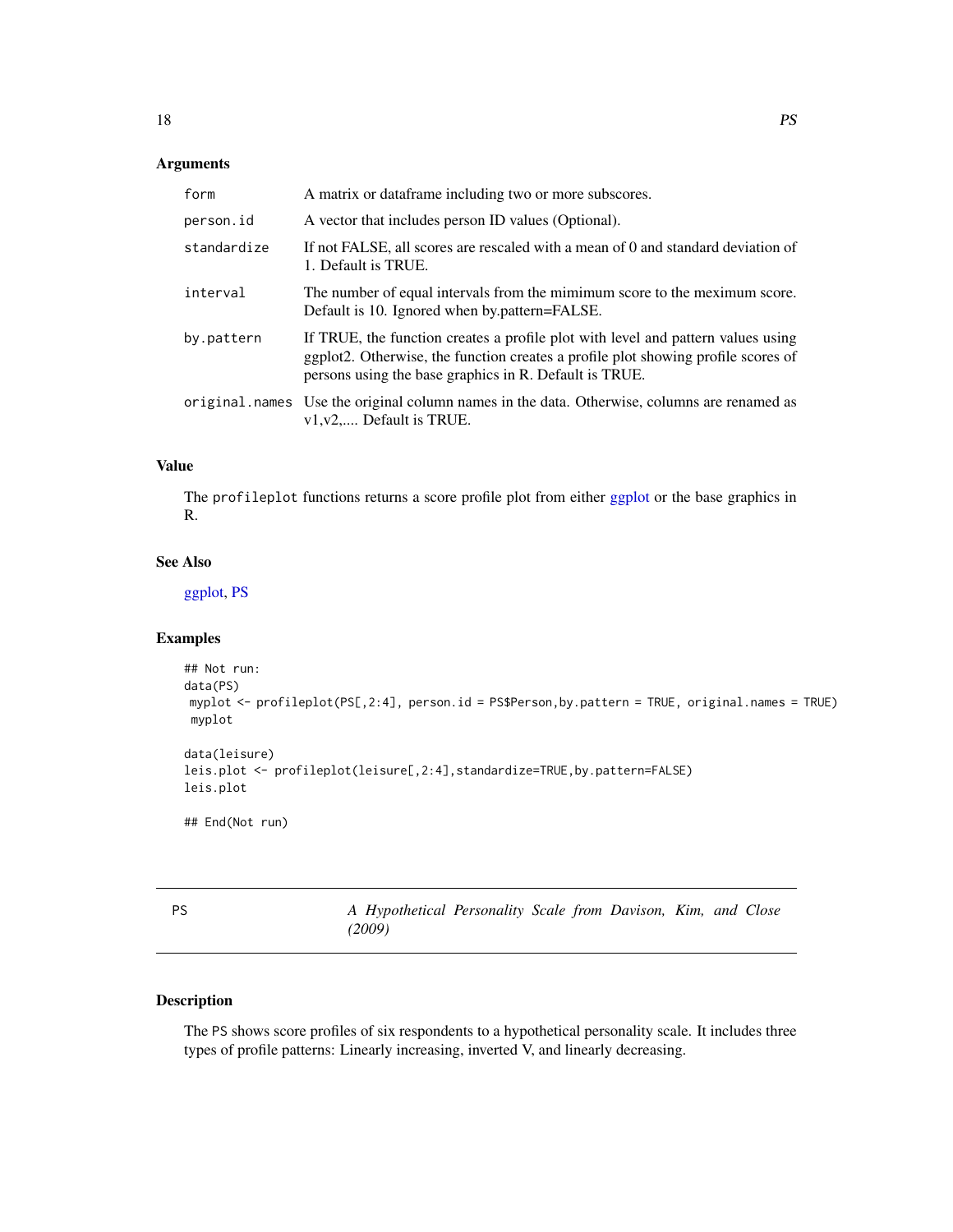#### <span id="page-18-0"></span>spouse that the spouse that the spouse is the spouse of the spouse in the spouse in the spouse in the spouse in the spouse in the spouse in the spouse in the spouse in the spouse in the spouse in the spouse in the spouse i

# Format

Person Person ID

NEU Neurotic scale score

PSY Psychotic scale score

CD Character disorder scale score

# Source

Davison, M. L., Kim, S-K., & Close, C. W. (2009). Factor analytic modeling of within person variation in score profiles. *Multivariate Behavioral Research, 44*, 668-87.

# References

Davison, M. L., Kim, S-K., & Close, C. W. (2009). Factor analytic modeling of within person variation in score profiles. *Multivariate Behavioral Research, 44*, 668-87.

spouse *Love and Marriage Survey for Spouses*

#### Description

The spouse data come from a study of love and marriage. A sample of 30 husbands and their wives were asked to respond to the following questions:

- Question 1: What is the level of passionate love you feel for your partner?
- Question 2: What is the level of passionate love that your partner feels for you?
- Question 3: What is the level of companionate love that you feel for your partner?
- Question 4: What is the level of companionate love that your partner feels for you?

The responses to all four questions are on a five-point Likert scale where 1 indicates "none at all" and 5 indicates "tremendous amount".

# Format

item1 Question 1 with a score ranging from 1 to 5.

item2 Question 2 with a score ranging from 1 to 5.

item3 Question 3 with a score ranging from 1 to 5.

item4 Question 4 with a score ranging from 1 to 5.

spouse Spouse type. It is either "Husband" or "Wife"

#### Examples

## Not run: data(spouse)

## End(Not run)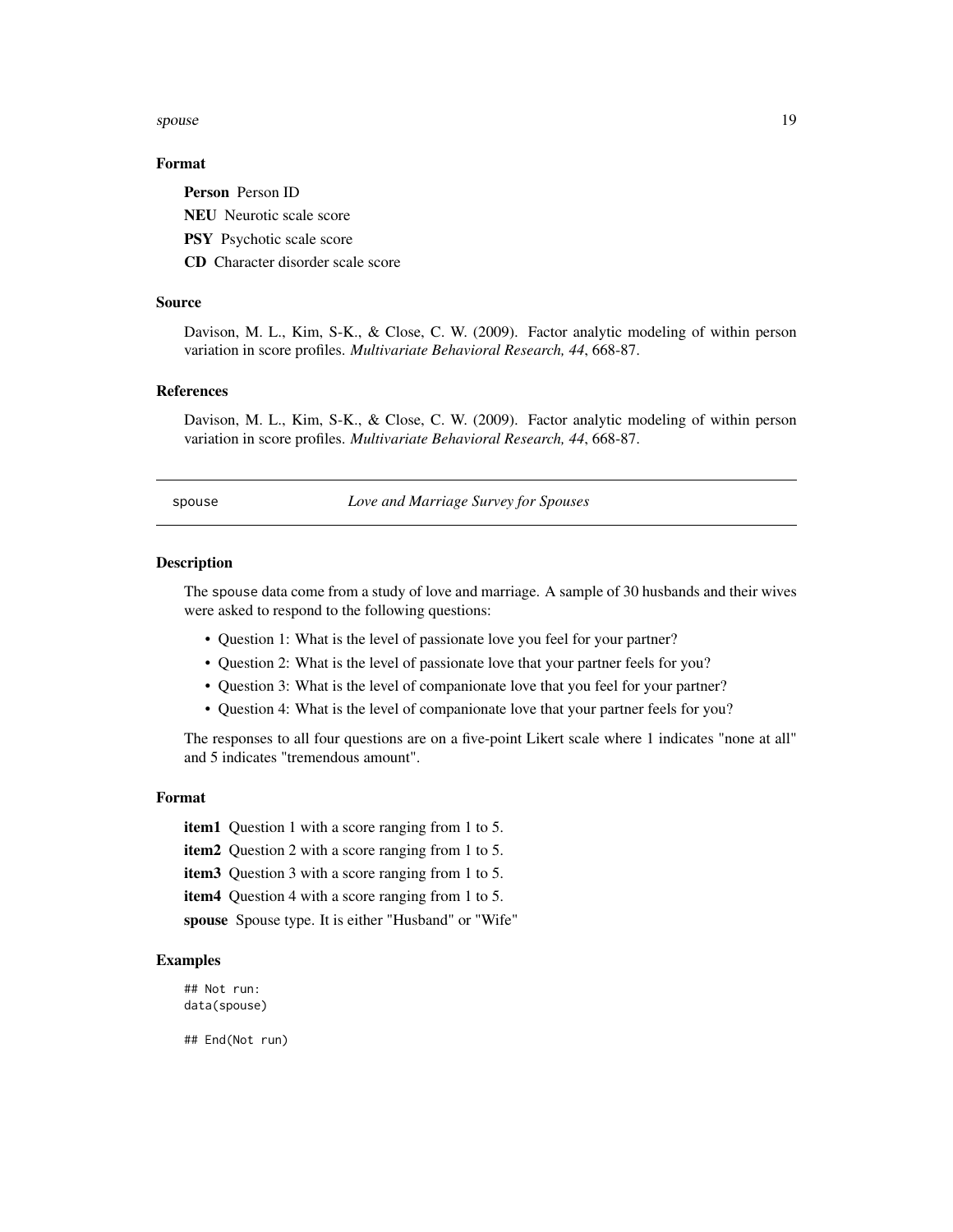<span id="page-19-1"></span><span id="page-19-0"></span>

Provides a summary of the criterion-related profile analysis

# Usage

```
## S3 method for class 'critpat'
summary(object, ...)
```
# Arguments

| object   | object of class critpat                              |
|----------|------------------------------------------------------|
| $\cdots$ | additional arguments affecting the summary produced. |

# See Also

[cpa](#page-3-1)

# wprifm *Within-Person Random Intercept Factor Model*

# Description

Within-Person Random Intercept Factor Model

# Usage

wprifm(data, scale = FALSE, save\_model = FALSE)

# Arguments

| data       | Data frame containing the manifest variables.                      |
|------------|--------------------------------------------------------------------|
| scale      | Should the data be scaled? Default $=$ FALSE                       |
| save model | Should the temporary lavaan model syntax be saved. Default = FALSE |

#### Details

This function performs the within-person random intercept factor model described in Davison, Kim, and Close (2009). For information about this model, please see this reference. This function returns an object of lavaan class and thus any generics defined for lavaan will work on this object. This function provides a simple wrapper for lavaan.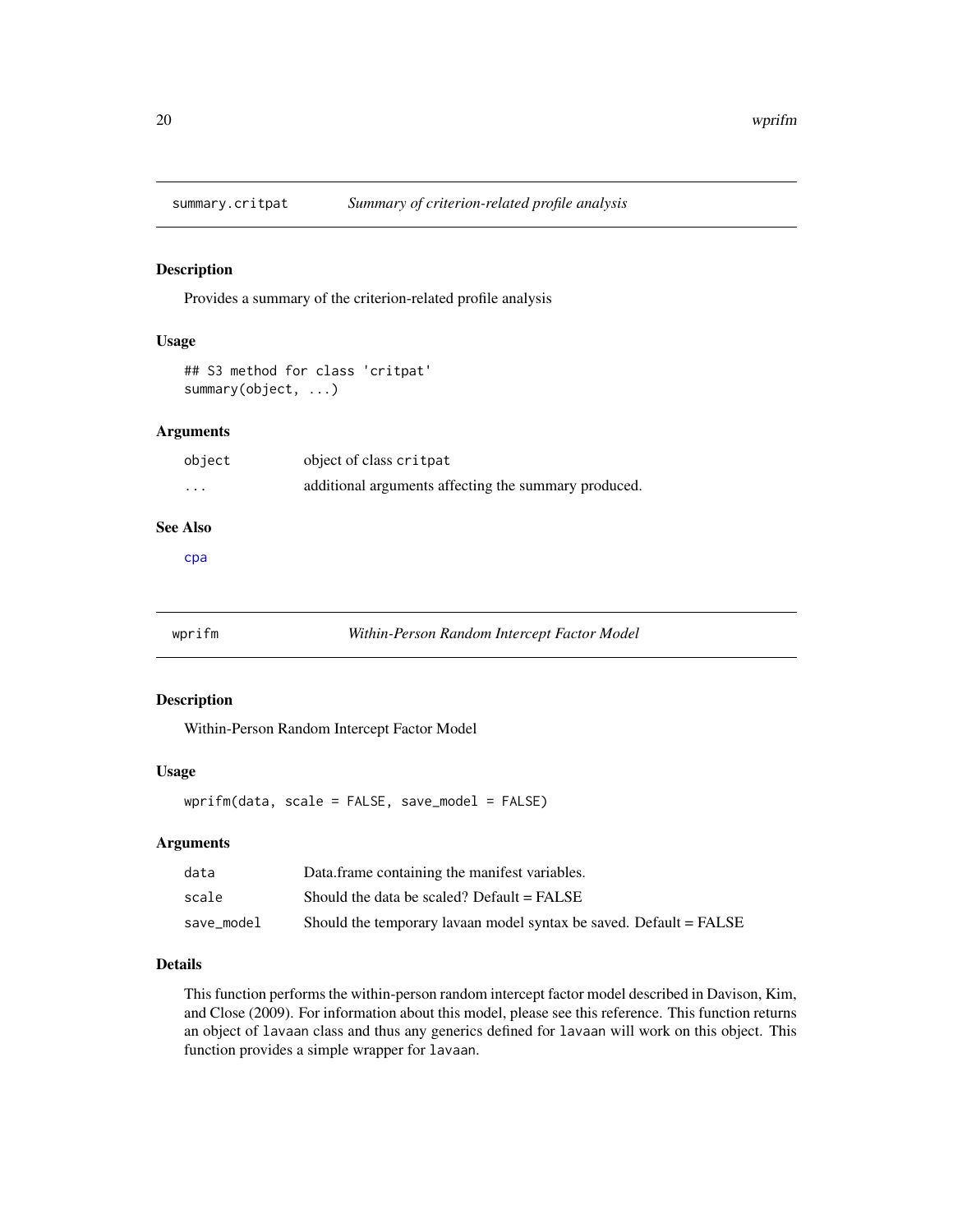#### wprifm 21

# Value

an object of class lavaan

# References

Davison, M., Kim, S.-K., Close, C. (2009). Factor analytic modeling of within person variation in score profiles. Multivariate Behavioral Research, 44(5), 668 - 687. DOI: 10.1080/00273170903187665

# Examples

```
data <- HolzingerSwineford1939[,7:ncol(HolzingerSwineford1939)]
wprifm(data, scale = TRUE)
```